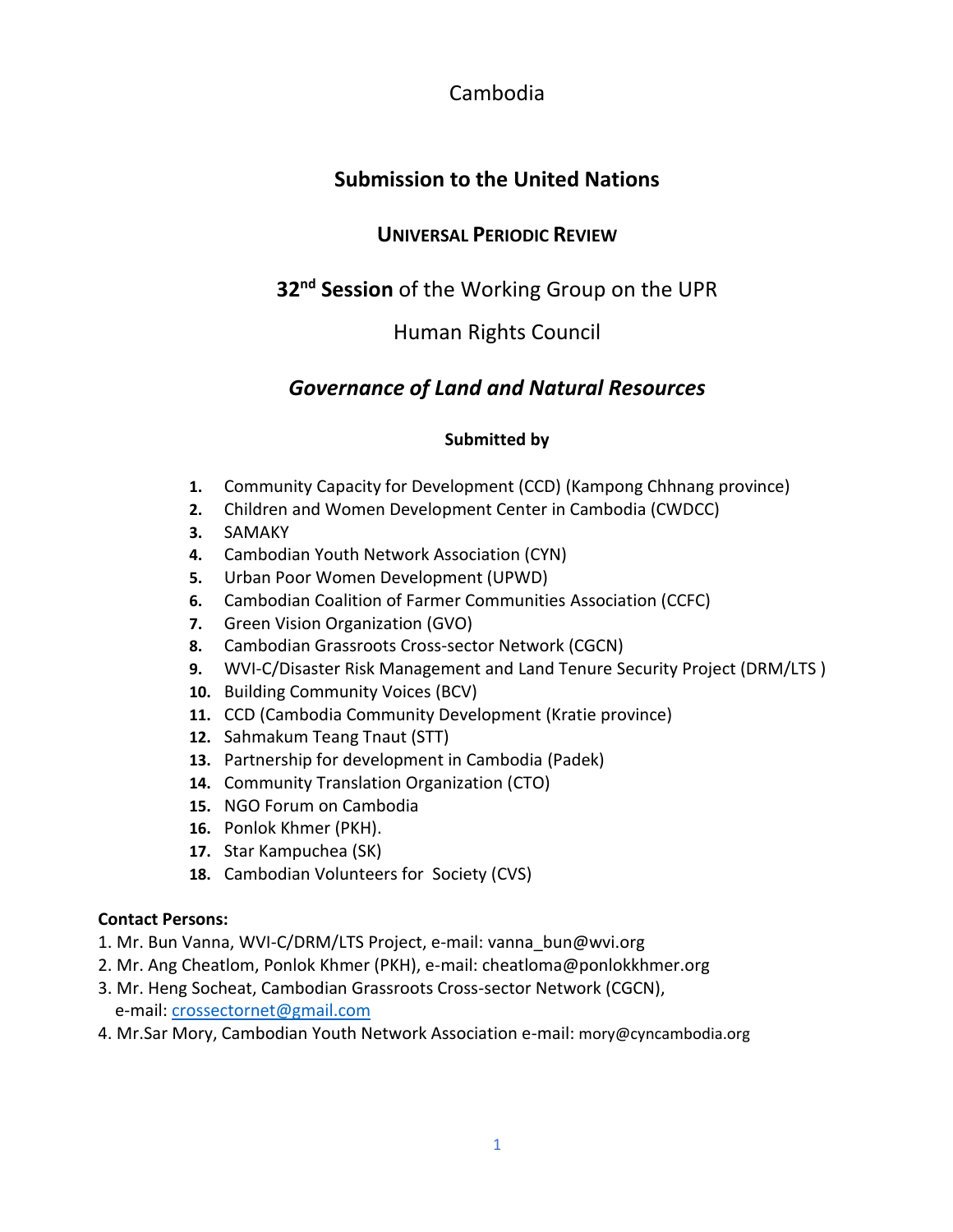## **Table of Contents**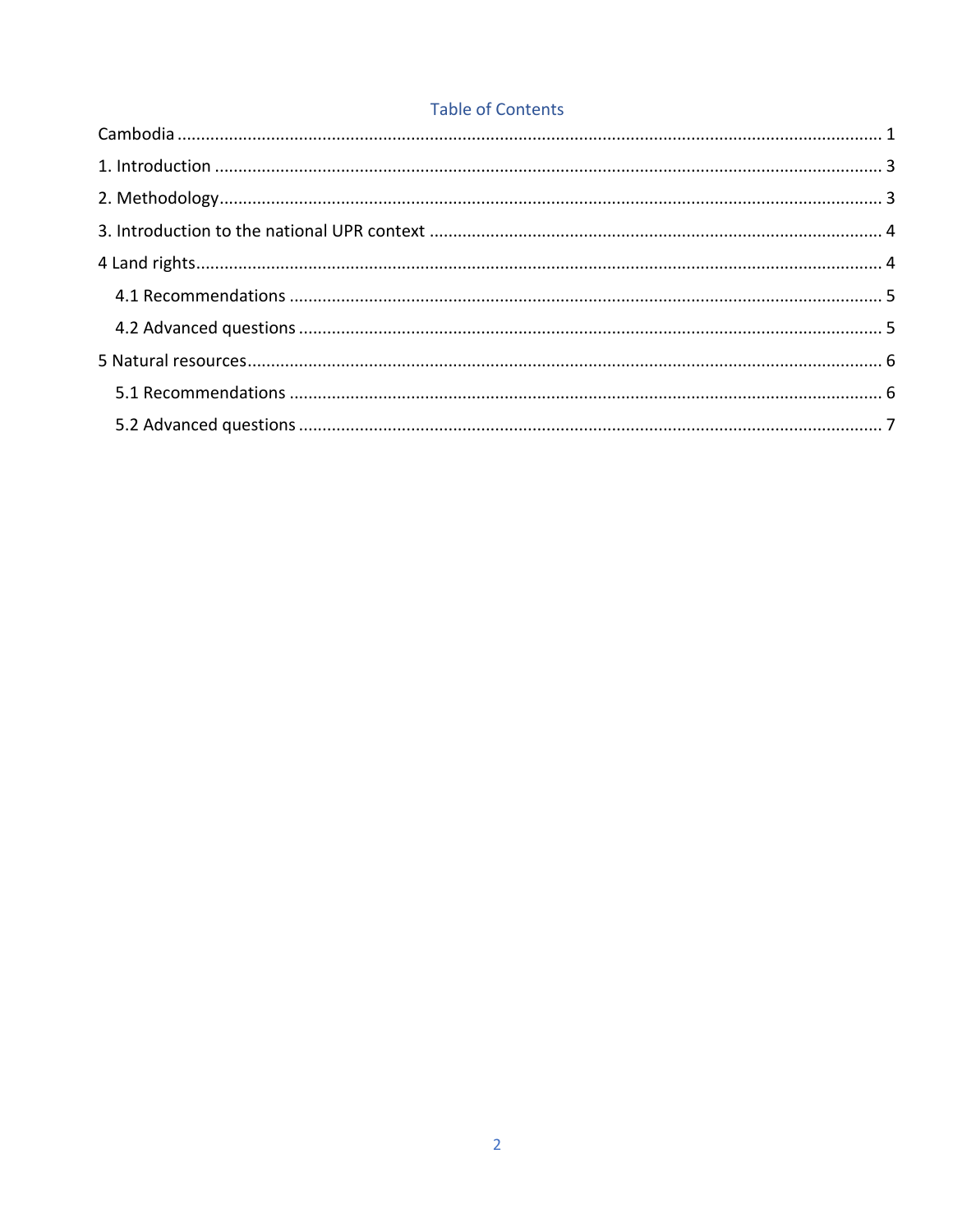#### <span id="page-2-0"></span>**1. Introduction**

1.1 Cambodian people, territory, administration and society was recognized as a land that covered in the <sup>1</sup>best of natural resources and geographical landscapes. Agriculture is the foundation of economic growth with 85% of Cambodian peoples are farmers, depending completely on extra incomes for livelihood from multiple crops plantations, collection of non-timber forest products (NTFP) and sale labors in sometimes for years survived. The Cambodian economic growth was adapted with peace agreement and plural democracy under constitution of Kingdom of Cambodia, 1993. Natural resources have driven the best benefits to the Cambodian people, especially powerful people of Cambodia and their partisan are able to capture over livelihood assets and transformed them into business gained a rich, becoming capitalization and responding to free market crossing cut issues and parallel global partnership in development. The rich and the poor were gapped because of conflict of interests that  $2$ affected by human rights abuse, injustice, absolutely power control for land and natural resources from state to the rich and private companies and minimized rights of the rural and indigenous communities to access to natural resources and ownership of land. The world researchers said that land is a main problem that relevance to economic, social, cultural and political fields and severe human rights impacts. There are some countries in the world such as South Sudan, Africa and Latin-Africa as an example. In Asia, Cambodia is one country that land conflict became severe human rights abuses and violent-threats. We, the undersigned NGOs and civil society groups who have been working with grass root targets group of Cambodia that affected by issues related to land, forestry, fishery and natural resources wants to provide the recommendations and questions to supports and helps a good resolution of governance of land and natural resources of Cambodia that can be contributed to the benefits of citizens and publics, promoted to justice and that reduced benefits of individual family and partisan and to fulfill the forms of development needs in sustainability such as land used planning policy, sustainable forest management policy and development resilience that response to mitigation and adaptation to climate change and disasters. Cambodia needs to formulate a nation policy for fair and just compensation to lands and natural resources, especially promotion and enforce business and human rights protected, respected and remedy based on state's obligation that is a principle and standards tied by all stakeholders with integrity and rule of laws in a justice. Hence the submission of UPR is the smart recommendations that can be give an advice.

#### <span id="page-2-1"></span>**2. Methodology**

l

2.1 This report drafted by group member's consultation workshop in working group discussion at Sunway Hotel from first workshop, 12-13 March 2018, second workshop, 19-20 May 2018a and third 02 July 2018 that together agreed with UPR recommendations which will be lobbying our government to respond. The issues focused on governance of land and natural resources. This identification is raised from experiences and participation from their organizational projects and processes in smart UPR recommendations that is a guideline of report processes orientated and also additional comments and feedbacks from UPR programming related database review report through the presentation by Cambodia as a state under review and other sates of countries recommendations of United Nations members in cycle 1 and 2 to be develop truly report now.

<sup>1</sup> History book and researchers that studied in Cambodia included Cambodian people remarked and NGOs actors

<sup>&</sup>lt;sup>2</sup> Land and Natural Resources Unit, 2014 and first semester 2015 report on land situation in Cambodia/ [www.adhoc](http://www.adhoc-cambodia.org/)[cambodia.org](http://www.adhoc-cambodia.org/) and e-mail: [adhoc@forum.org.kh/.](mailto:adhoc@forum.org.kh/) The report printed and supported fund by Diakonia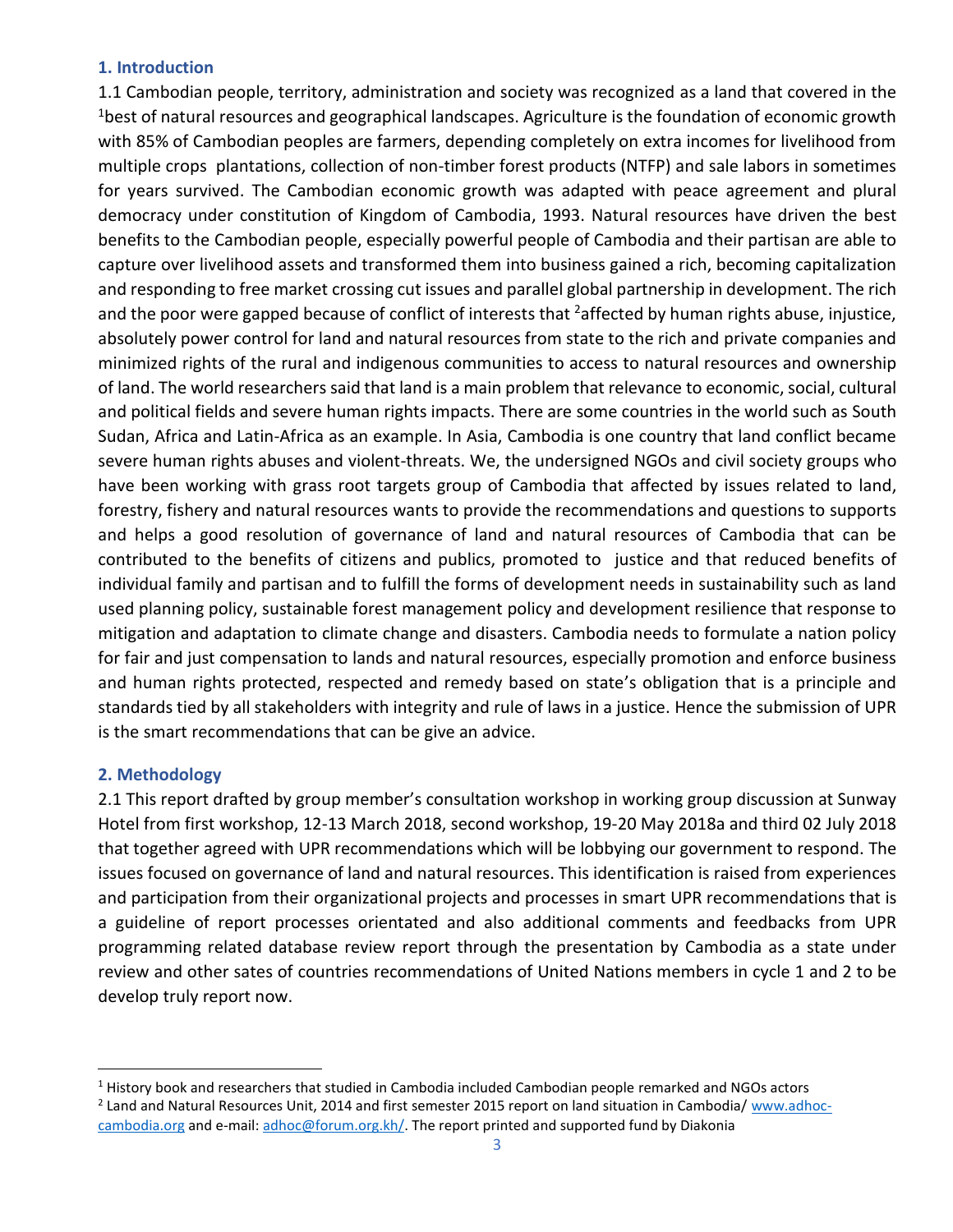#### <span id="page-3-0"></span>**3. Introduction to the national UPR context**

3.1 On 28 January 2014, the Royal Government of Cambodia (the "RGC") underwent its second Universal Periodic Review ("UPR") at the United Nations ("UN") Human Rights Council (the "HRC"), during which 76 States commented on Cambodia's human rights situation and made a total of 205 recommendations on a wide variety of issues. Cambodia accepted 171 recommendations and deferred another 34. The HRC convened again in June 2014 for its 26th session, during which it formally adopted the Outcome Report of Cambodia's UPR. As of 14 August 2014, Cambodia responded to recommendations by accepting 163, noting 38, and rejecting 4. It has become the settled practice of the HRC to conduct mid-term reviews within the UPR cycle, whereby states' progress in implementing previous UPR recommendations is followed up by the HRC, through the voluntary submission of mid-term reports by the State under review and civil society. The mid-term review of Cambodia's second UPR was scheduled for mid-2017. However, due to delay by the RGC, there will no longer be a mid-term review of Cambodia by the HRC, but rather Cambodia will move directly to the third cycle review, scheduled to take place in January 2019. In addition, the HRC had convened its 36th session in September 2017, when it held its annual discussion of the human rights situation in Cambodia, and during which it considered the status of implementation of Cambodia's UPR recommendations as part of its discussions. [www.upr.info/database](https://www.upr-info.org/en)

#### <span id="page-3-1"></span>**4 Land rights**

 $\overline{\phantom{a}}$ 

4.1 In the past few years, Royal Government of Cambodia have been trying to transform its governance at the ministry and department level by switching the leaders of Ministry of Land Management, Urban Planning and Construction (MLMUPC), Ministry of Environment and Ministry of Agriculture, Forestry and Fishery (MAFF) in order to increase commitment for the solution of land conflicts which have become chronic diseases at all over the country. However, we have seen little concrete progressive results toward fair and just for land conflict resolutions at provinces that limited public land unfair although non-violent advocacy was influenced by vulnerable and oppress people but lastly public land dispute has been recognized and transferred to the rich larger. The recognition of land when advocacy influenced by the vulnerable and oppress people, they called win-win but public land of conflict has been transferred to the rich larger benefits more than vulnerable family for legal documents and private property. The civil society has found that win-win strategy on public land of conflict resolution has created insightfully injustice.

4.2 Good provisions have not been enforced yet in negative sub-degree and policies introduction. The original Cambodian Constitutional Law 1993 and Land Law has guaranteed completed rights of land owners and farmers. However, this has not been much considered and followed. Instead, the government has been adopting contrary policies to the law and the constitution, for example sub-degree on Economic Land Concessions which create widespread of <sup>3</sup>land conflict over farmer's land and natural resource conserved land. Recently, MAFF has also been trying to adopt another law entitled "<sup>4</sup>Agricultural Land Draft Law" which would cause more land grabbing, land conflict and land lost because the draft law is really aiming to promote corporations, privatization and capitalism benefits.

4.3 Most land grabbing and land conflicts caused either by Economic Land Concession Companies or rich and powerful people remains <sup>5</sup>unsolved and we can hear people's screaming for justice everywhere.

<sup>&</sup>lt;sup>3</sup> Reports of civil society (NGOs/CBOs) and newspapers/radios of VODs/ RFA/VOA

<sup>4</sup> <https://www.phnompenhpost.com/national/agriculture-law-suspended-after-pm-criticism>

 $5$  Printed by ADHOC/April 2016/ The land rights situation in Cambodia/ a growing divide: Disputes without Resolutions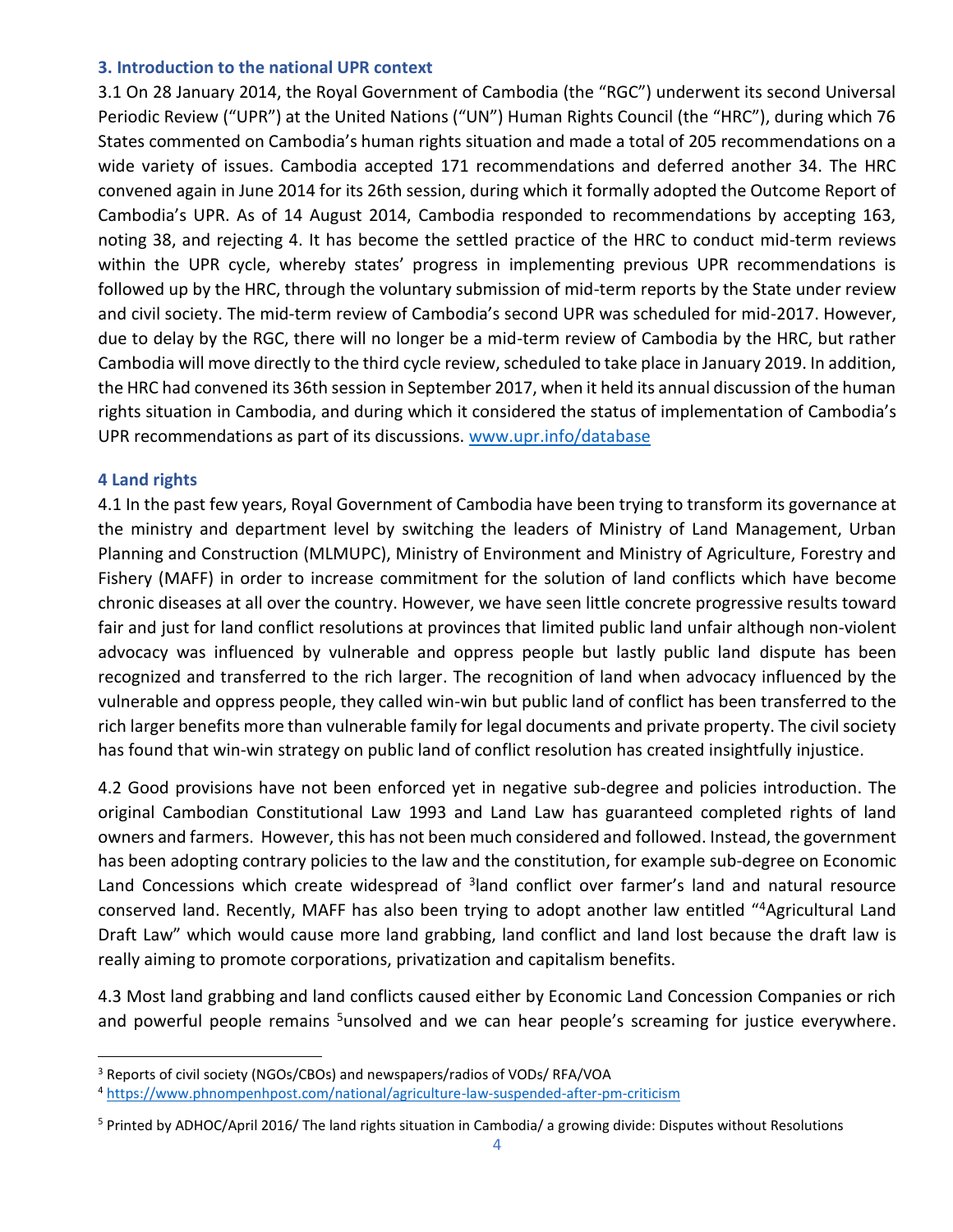Obviously, dozens of land communities in Banteay Srei District, Siem Reap province, Preah Sihanouk Ville, Kratie, Preah Vihear, Kg. Thom and many other provinces included urban whose land were grabbed by local rich and powerful people have not been yet solved even though they have been seeking for solutions through different actions from both sub-national, national authorities, and even from the provincial court. The NGO's programming that has been working on land issues, they have created network to monitor the land conflict cases such as NGO Forum, NGO members and also ADHOC. These organizations had data collections and processed database to all cases management profile in hands related total of family, population and hectares of land sizes impacted. The monitoring cases has been closed which was pending for many years. There are many cases that is still pending for resolutions. These cases continued nonviolent advocacy actions that together works through legal file complaint submission, face to face meetings, dialogues and negotiations, uses alternative dispute resolution, and raising words in public forum by complaining and requested to response from decision makers, posting clips of crying, scolding and defamation in social media to seek public supporters that influences to politicians and policy makers. Land community and activists are still facing violation, arbitrary arrested, intimidation and extraordinary killing and most of the time they would be linked to opposition political party but most exploitations in term of economic path or greed ambitious.

#### <span id="page-4-0"></span>**4.1 Recommendations**

- $\triangleright$  Address all land conflict cases either affected Economic Land Concessions (ELCs) or rich and powerful elites by returning land back to communities, providing fair and decent compensation, and issuing land tenure for community people.
- $\triangleright$  End all forms of violation and intimidation against land communities, land rights activists and environmental activists.
- $\triangleright$  Stop granting any new Large Scale Economic Land Concession at any form or for any purpose
- $\triangleright$  Provide small and medium economic land concession to small farmers and local community ensuring the benefit of both government and the people
- $\triangleright$  Strengthen transparency and equity principles on the enforcement of social land concessions
- $\triangleright$  Ensure that land will be redistributed to real landless people and farmers.
- $\triangleright$  Ensure a fair and just judicial system so that the public, especially people affected by land grabbing, do seek for justice from the court system.
- $\triangleright$  Stop political discrimination on land dispute resolution and accusation of community leaders and NGOs working on land issues.

#### <span id="page-4-1"></span>**4.2 Advanced questions**

Cambodian people are concerned about power abuse and lack rule of law that is affected insecurity to land and property both legal and even legal recognition is less.

- How can government of Cambodia make good protection to rights and legal property of people in land conflict situation?
- How can government ensure a national policy to land dispute resolution especially compensation is fair and just included trust by citizen?
- How the government of Cambodia can allocate land issues resolution faster approval and make sure that vulnerable family and their children living with good conditions that proposed from their needs by them and not state gifts or company?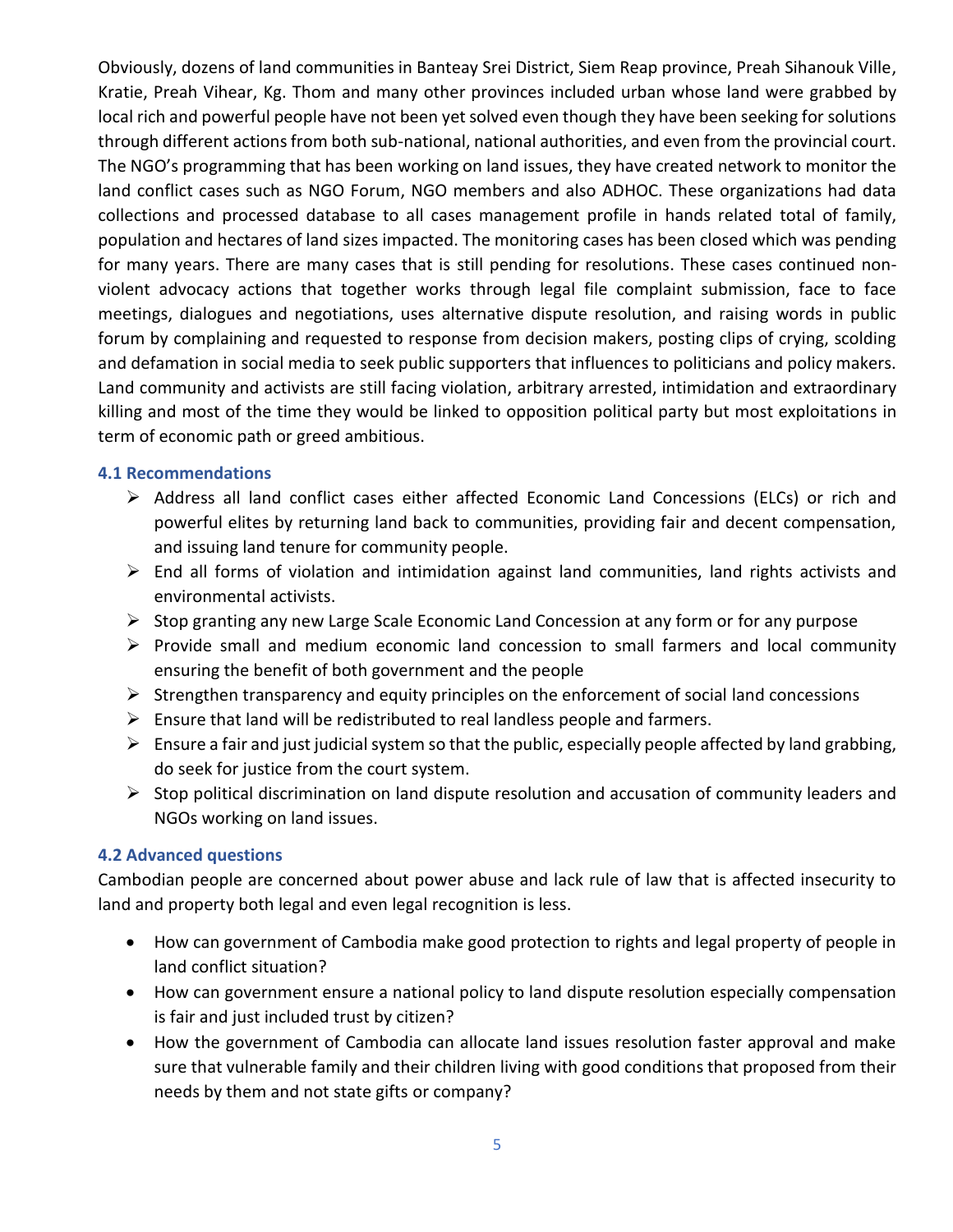The delay to deal land conflict and down speed resolution created affect to poverty and livelihood of citizen of the vulnerable family, how can government accelerate resolution and transparency to all stakeholders?

#### <span id="page-5-0"></span>**5 Natural resources**

5.1 Cambodia falls into extractive industry, it is last remaining natural resources for Cambodian people which include water, forest, fishery and mineral resources are still under destruction caused by economic land concessions, unlawful mineral extraction, illegal fishing and logging, large scale infrastructure projects, hydro power dam and other aggressive development projects. Even though, there are reforms within Ministry of Environment and some protected areas have been approved, these never reflect and respond to the need of local people and most cases local people who are utilizing non-timber forest products are being arrested and punished while the powerful people and companies who are really doing the destruction have never been held accountable but can transformed resources to new business that legal assets and look integrity after their business background noted in black list by public people.

5.2 The introduction of sustainable forest management and forest certification systems especially complies FSC standards is very much concerns. It is under-capacity of Cambodia to implement this requirements according to Cambodian knowledges, mindsets, behaviors and top down admiration and directive positions both sub-national and national created un-effectiveness policy implementation. In 2016-2017 government made re-structure of forest management and planned to combine three laws of land, forestry and natural protected areas. The forestry administration department cut to agricultural department. The ministry of environment has plays role on natural protected areas or zones and ministry of agriculture, forestry and fishery has plays role on development land zones especially economic land concession. However, we seen the failure of some more companies without plantation but cleared forestry and kept land for sales. The government of Cambodia has canceled MOU of companies of ELC and we also see that delegation of decentralization to sub-nation play role of land and natural resources management is also a problems and troubles according to capacity, technical skill and knowledges that affects on decision making. Hence governance of <sup>6</sup>natural resources in Cambodia is still facing <sup>7</sup>deforestation.

5.3 Environment issues are increasing by man-made disasters. There are many development project was created affects to public areas such lakes, small rivers that fulfill sand for residential and buildings construction of business during the municipality of Phnom Penh did not showed master plan of drainage. The extension of city becoming issues of waste management and water logging and pollution especially raining seasons. Mining projects and hydro power dam has caused serious pollution to the water, fishery resources and life of people at the lower land. Obviously, early May 2018 a serious case which caused dozens of community people died and hundreds are under medical treatment caused by water pollution at Prek Ter River at <sup>8</sup>Kratie province.

### <span id="page-5-1"></span>**5.1 Recommendations**

l

 $\triangleright$  Amend the current Forestry Law, Fishery Law, Sub-degree on Economic Land Concessions and other related laws and policies in transparent manner inclusive of affected people, by recognizing rights of local people and communities especially fishery and forestry communities and hold

 $6$  Printed by ADHOC/April 2016/ The land rights situation in Cambodia/ a growing divide: Disputes without Resolutions

<sup>&</sup>lt;sup>7</sup> Report of researchers and reports of civil society in Cambodia. Some of evaluation project of civil society/ communities

<sup>8</sup> Cambodia Community Development (CCD) Kratie province